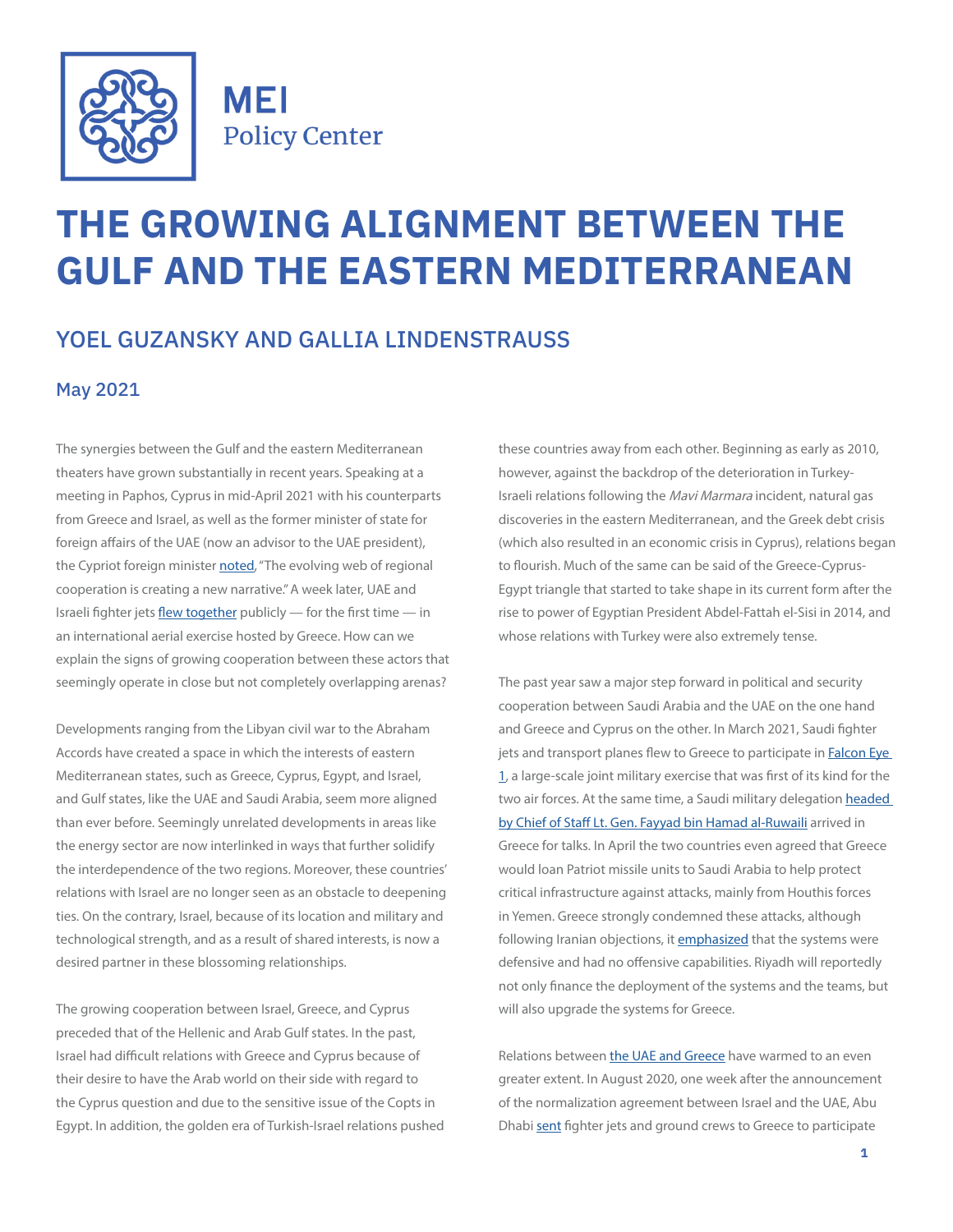## Conclusion: A permanent formation?

Although the permanence and binding nature of this emerging inter-regional formation is questionable, it is possible, especially given the defense agreement signed by the UAE and Greece,

and Saudi Arabia strive to not only counter Turkey's growing assertiveness, but also to achieve closer and stronger ties with the EU. This has been a clear Israeli interest as well with regard to its relations with Greece and Cyprus: to have EU countries block or soften decisions that are seen in Jerusalem as anti-Israel. The closer relations between several Gulf countries and Greece come at a time when Turkey is trying to adjust its foreign policy following Joe Biden's election as president. These efforts are underway with Saudi Arabia, the UAE, Egypt, and Greece, and are accompanied by a certain degree of pragmatism by Turkey, which has declared its desire to restore proper relations with these countries. A similar attempt was made to normalize relations with Israel, but these efforts were halted in the context of the escalating violence between Israel and the Palestinians in May 2021. Moreover, Ankara finds it difficult to prove that its efforts to jumpstart relations are sincere, and that its motive is not merely to break up the alignment of countries arrayed against it. agreement to build the Eastern Mediterranean (East Med) pipeline, running from the gas fields off Israel's shores through Cyprus and Greece to Europe, was signed in 2020 and ratified by the signatories. However, the plans to build what would be longest and deepest subsea gas export pipeline were overly ambitious to begin with and the Turkey-Libyan Government of National Accord (GNA) maritime delimitation agreement from 2019 seems to have complicated matters further, as the pipeline would run through contested waters. [Changes](https://www.euractiv.com/section/energy/news/athens-and-cairo-mull-changing-the-route-of-eastmed-pipeline/) to the route have been discussed, but the new route will still likely cause discontent in Ankara. Another area where both theaters converge is the export of oil from the Gulf through the Mediterranean. While this has long been done through the Suez Canal, an agreement was [signed](https://www.reuters.com/article/us-emirates-israel-pipeline/israeli-pipeline-company-signs-deal-to-bring-uae-oil-to-europe-idINKBN275155) in 2020 for the export of oil from the UAE through Israel. In another interesting twist, a UAE company has **bought** shares in a Israeli firm involved in one of the country's offshore natural gas fields. This adds to the already existing holdings of the Greek-owned company Energean in some of Israel's natural gas discoveries.

In many respects, Abu Dhabi's tension with Ankara has made the UAE Greece's closest Arab partner. Athens supports Abu Dhabi's efforts in Syria, and in Libya it conducted a dialogue with Gen. Khalifa Hifter, who has been supported by the UAE, at least until recently. For their part, by strengthening their ties with Greece (and with France, which is also in the anti-Turkey camp), the UAE

in a joint exercise by the two air forces. In November 2020, during a visit to Abu Dhabi by the Greek prime minister, the two countries signed a major strategic partnership agreement that [reportedly](https://www.al-monitor.com/originals/2020/11/greece-prime-minister-uae-emirates-mbz-turkey-mediterranean.html) includes a significant security component.

> The significant strengthening of the geopolitical aspect of ties between the Gulf states and Greece is something that has occurred only in the past few years. Previously, the connection between the Gulf and the eastern Mediterranean was based primarily on economics and trade, albeit on a fairly limited scale. Bilateral trade between Saudi Arabia and Greece totaled approximately [\\$1 billion](https://www.arabnews.com/node/1831371/business-economy) in 2020, while that between Greece and the UAE was around \$400 [million](https://www.mofaic.gov.ae/en/missions/athens/uae-relationships/economic-cooperation) in 2019. For the sake of comparison, bilateral trade between Turkey and Saudi Arabia totaled approximately [\\$5 billion](https://www.middleeastmonitor.com/20201023-report-saudi-arabia-receives-only-1-8-of-turkey-exports/), and that between Turkey and the UAE came to around [\\$7 billion](https://www.mfa.gov.tr/turkey_s-commercial-and-economic-relations-with-united-arab-emirates-_uae_.en.mfa) in 2018.

High-level political meetings have also joined the security cooperation efforts. In May 2020, following a meeting on a virtual platform, the foreign ministers of Greece, Cyprus, Egypt, the UAE, and France issued a [joint statement](https://www.mfa.gr/en/current-affairs/statements-speeches/joint-declaration-adopted-by-the-ministers-of-foreign-affairs-of-cyprus-egypt-france-greece-and-the-united-arab-emirates-11052020.html) condemning the dispatch of Turkish drilling ships to waters in Cyprus's exclusive economic zone. In February 2021, Greece held a summit attended by the foreign ministers of Cyprus, the UAE, Saudi Arabia, Bahrain, Egypt, and France. The abovementioned mid-April 2021 meeting in Paphos was notable as it seemed to herald the formation of a new "square" relationship of Greece, Cyprus, Israel, and the UAE.

### Shared interests

In recent years, Riyadh and Abu Dhabi have considered ways of deepening the cooperation between them and other countries alarmed by Turkish assertiveness, especially in the Mediterranean and the Red Sea, with the aim of expanding the boundaries of their influence and involvement. Ankara, Riyadh, and Abu Dhabi have competed with each other to shape the regional order following the upheaval in the Middle East that began a decade ago. Most importantly, the UAE and Saudi Arabia support Sisi's regime in Egypt in their broader struggle against the Muslim Brotherhood movement.



Since 2017, the Turkish military base in Qatar has also been an ongoing source of tension between Riyadh, Abu Dhabi, and Ankara. All three countries began intervening in theaters marked by instability and power vacuums far removed from their own borders. The involvement of various actors in the civil war in Libya and other such developments has had a substantial impact on events in the eastern Mediterranean. In addition to the construction of military bases, ports, and support for proxies, the countries have tried to form alignments, albeit loose ones, to promote their interests. Similar motives also contributed to the normalization agreement between Israel and the UAE, which regard Ankara as a geostrategic rival, and in the case of Abu Dhabi, as an ideological one as well. These developments fit in well with diplomatic initiatives by Cyprus and Greece involving the eastern Mediterranean that aim to compensate for their relative military weakness vis-à-vis Turkey.

Like the talks and meetings between senior figures on both sides that are occurring with increasing frequency, the air exercises are more designed to show the Gulf's support and solidarity with Greece than to test the fitness of the countries' militaries, given the significant increase in tensions in the eastern Mediterranean in 2020, and to signal to Ankara an alignment of countries determined to obstruct its assertive policy. References to [Israel](https://www.jpost.com/middle-east/uae-sends-f-16-jets-to-crete-for-joint-drills-with-greece-639739) in reports of growing cooperation between Greece and the Gulf countries are not infrequent. The UAE and Israel also took part in an international air exercise in Greece this April, and in contrast to previous years, Abu Dhabi allowed its participation in an exercise together with Israel to be public.

In terms of energy, the gas discoveries in the eastern Mediterranean have prompted Cyprus, Greece, Israel, and Egypt to strengthen their cooperation, as best exemplified by the establishment of the East Mediterranean Gas Forum (EMGF) in 2019. The UAE wished to join the EMGF in 2021 as an observer, but was [blocked](https://www.aa.com.tr/en/middle-east/palestine-vetoes-uae-membership-in-eastmed-gas-forum/2171449) by a Palestinian veto, in a protest by Ramallah over the Abraham Accords. An



Photo above: (L to R) The ministers of foreign affairs of Cyprus, Greece, and Israel, as well as the adviser to the president of the UAE, Anwar Gargash, hold a press conference in Paphos, Cyprus, on April 16, 2021. (Photo by IAKOVOS HATZISTAVROU/POOL/AFP via Getty Images)